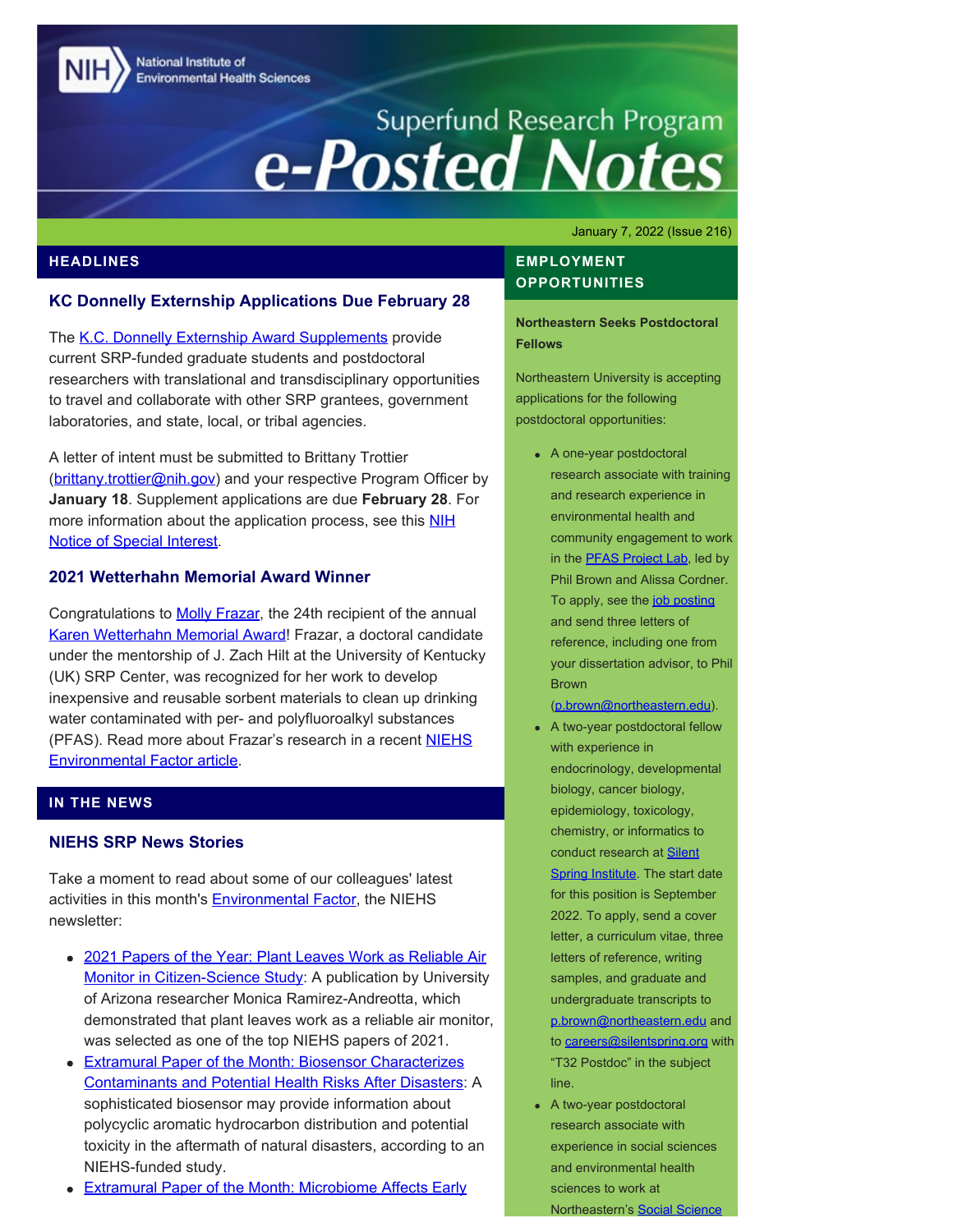[Childhood Behavior Differently in Girls and Boys](https://factor.niehs.nih.gov/2022/1/papers/dert/index.htm#a3): Bacteria in the gut of young children may relate to behavioral disorders, affecting girls and boys differently, according to an NIEHSfunded study.

Visit the SRP page for more stories about the program:

[Annual SRP Meeting Highlights Collaboration and Innovation](https://www.niehs.nih.gov/research/supported/centers/srp/news/2022news/annual%20meeting/index.cfm) [to Address Emerging Challenges:](https://www.niehs.nih.gov/research/supported/centers/srp/news/2022news/annual%20meeting/index.cfm) The annual meeting to celebrate the 35th anniversary of SRP was held as an abbreviated virtual event December 16, 2021. Drawing over 400 attendees from across the U.S., the meeting highlighted how SRP's dedication to innovation and collaboration across scientific fields can tackle emerging challenges.

#### **Lohman Quoted in Environmental Health News**

University of Rhode Island (URI) SRP Center Director Rainer Lohman was quoted in an **[Environmental Health News](https://www.ehn.org/pfas-in-makeup-2655912186/getting-pfas-out-of-makeup)** article about PFAS found in beauty products. Lohman explained that the skin can absorb PFAS molecules, but that ability lessens if the PFAS are bound to other substances, like microplastics. Lohmann's SRP research focuses on developing new tools to detect PFAS in the environment.

#### **Pennell Comments on PFAS**

UK SRP Center Director Kelly Pennell was interviewed for a [story](https://www.tristatehomepage.com/news/local-news/report-claims-henderson-officials-downplayed-chemical-exposure-at-area-company/) [about PFAS contamination](https://www.tristatehomepage.com/news/local-news/report-claims-henderson-officials-downplayed-chemical-exposure-at-area-company/) in Henderson County, Kentucky. Pennell's SRP research aims to develop strategies to reduce exposures to environmental contaminants, especially PFAS, that result from leaking and damaged water and sewage pipes.

## **UNM SRP Research Cited in Albuquerque Journal**

An **Albuquerque Journal** article cited University of New Mexico (UNM) SRP Center research that showed that at least 25% of adult Navajo Nation study participants had uranium in their urine at concentrations higher than 95% of the U.S. population. The UNM SRP Center focuses on risk reduction among Native Americans exposed to hazardous metal mixtures from abandoned uranium mine waste.

#### **Stapleton Featured in the Media**

Duke University SRP Center Co-Director Heather Stapleton was featured in an **[NIEHS Story of Success](https://www.niehs.nih.gov/research/supported/success/2021/stapleton/index.cfm)**. The story highlighted Stapleton's research to understand the harmful chemical exposures that people may encounter in their homes and how they affect health.

Stapleton's work was also featured in a [news article](https://www.wunc.org/environment/2021-10-19/epa-plans-pfas-limit-drinking-water-accelerate-cleanup-regan-north-carolina) about new PFAS regulations. The story mentioned Stapleton's study that found **elevated levels of PFAS** in the blood of Pittsboro, North Carolina, residents and in the Haw River, where the town gets its drinking water.

## **TAMU Lead Work Highlighted**

Texas A&M University (TAMU) SRP Center researcher Garett

#### [Environmental Health Research](https://www.northeastern.edu/environmentalhealth/)

[Institute.](https://www.northeastern.edu/environmentalhealth/) To apply, send a cover letter, a curriculum vitae, three letters of reference, writing samples, and graduate and undergraduate transcripts to [p.brown@northeastern.edu](mailto:p.brown@northeastern.edu) and to [careers@silentspring.org](mailto:careers@silentspring.org) with "T32 Postdoc" in the subject line.

#### **APHL-CDC Fellowship and Internship Programs**

The Association of Public Health Laboratories (APHL) and the U.S. Centers for Disease Control and Prevention (CDC) are offering a variety of **laboratory fellowship** [programs](https://www.aphl.org/fellowships/Documents/APHL-Fellowships-Overview-Flyer.pdf) to train and prepare scientists for careers in public health laboratories and to support public health initiatives. Applications are due **February 28**, with an expected start date of July 2022. See the [program page](http://www.aphl.org/Fellowships) for more information and to apply.

#### **Faculty Positions – University of Washington**

The Department of Environmental and Occupational Health Sciences at the University of Washington invites applications for three fulltime, tenure-track faculty positions at the rank of [assistant professor,](https://apply.interfolio.com/98315) beginning in fall 2022. The successful candidate should have expertise in occupational health and safety, environmental epidemiology, or toxicology. A minimum of a Ph.D., M.D., or other appropriate terminal degree in a relevant field is required.

They also invite applications for two full-time [assistant teaching](https://apply.interfolio.com/98057) [professors](https://apply.interfolio.com/98057) (this track is not tenureeligible) to begin fall 2022. Candidates must have a M.S., M.P.H., or M.S.P.H. with expertise in environmental public health and occupational health and safety.

#### **CURRENT RESEARCH BRIEF**

**[SRP Research Brief 325](https://tools.niehs.nih.gov/srp/researchbriefs/view.cfm?Brief_ID=325)**: Biosensor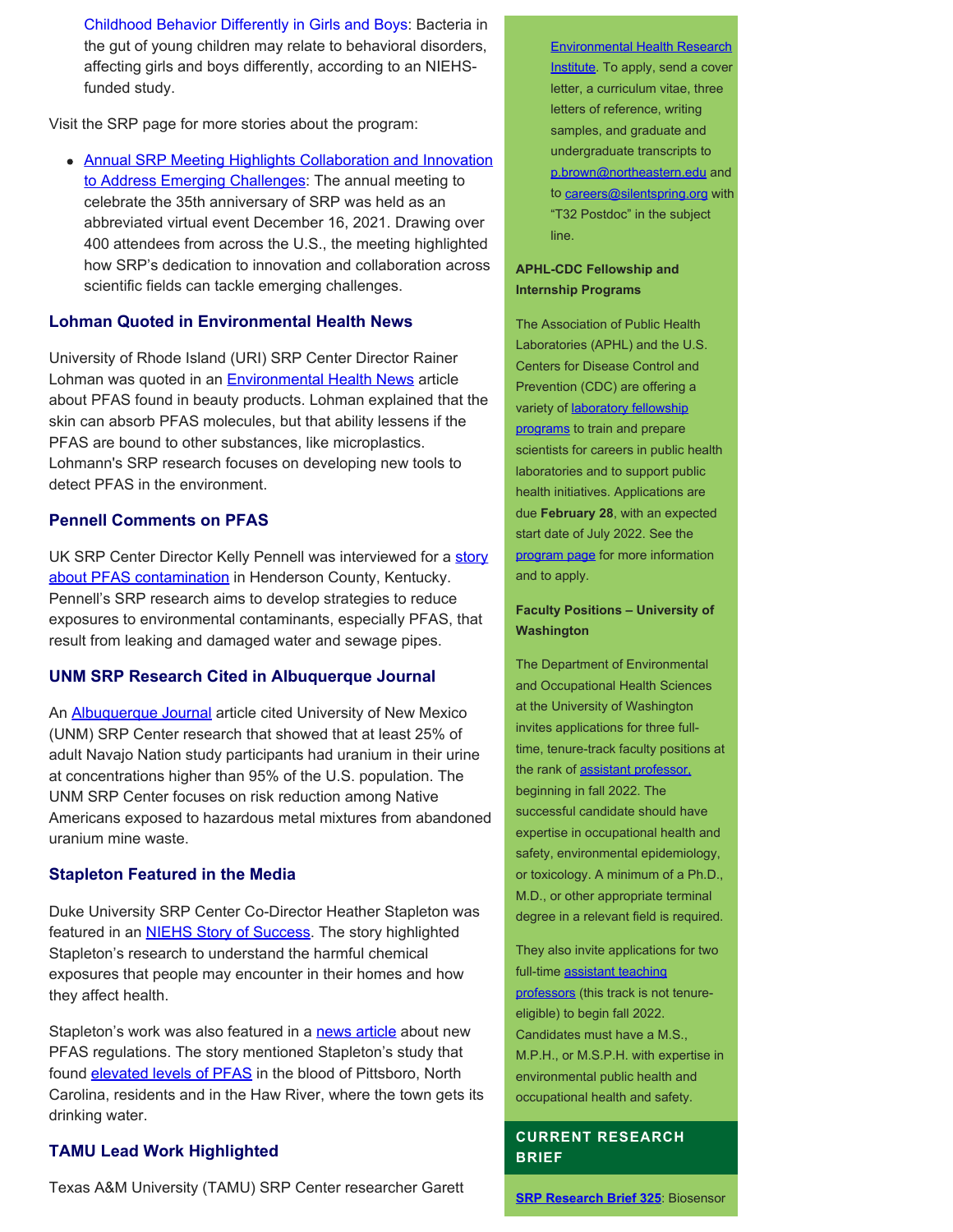Sansom and trainee Leanne Fawkes were interviewed by [FOX 26](https://www.fox26houston.com/news/drinking-water-in-houston-area-homes-testing-positive-for-lead) [Houston](https://www.fox26houston.com/news/drinking-water-in-houston-area-homes-testing-positive-for-lead) about their research testing drinking water in Houstonarea homes for contaminants, including lead. The team found that about 30% of the homes had detectable levels of lead in their drinking water. To learn more about this research, see this this **TAMU SRP video** featuring Fawkes.

## **NCSU PFAS Research Featured in the News**

A [news article](https://www.cbs17.com/news/local-news/cumberland-county-news/multiple-pfas-tested-for-found-in-almost-all-150-blood-samples-taken-from-people-in-cape-fear-river-basin/) describes the findings of a North Carolina State University (NCSU) SRP Center study to test over 153 people living in the Cape Fear River basin for PFAS. The researchers, led by NCSU SRP Center project leader Jane Hoppin, tested blood samples for 26 PFAS and detected five in almost all samples at levels higher than the U.S. average. The team hopes to conduct a long-term study to assess the health effects of PFAS exposure within the community.

#### **TRAINEE SPOTLIGHT**

## **Former Trainee Nwanaji-Enwerem Talks SRP Experience and Environmental Health Disparities**

As a UC Berkeley SRP Center trainee, Jamaji Nwanaji-Enwerem studied the relationship between environmental exposures and the development of disease in vulnerable populations, particularly children.



Under the mentorship of UC Berkeley SRP Center researcher Andres Cardenas, Nwanaji-

Enwerem combined molecular approaches and studies in human populations to understand how environmental toxins can speed up or slow down biological aging, one of the risk factors for many human diseases.

In one study, the team showed that certain cellular signs of aging were associated with **[Zika-related microencephaly](https://pubmed.ncbi.nlm.nih.gov/33822234/)**—a lifethreatening condition where a baby's head is significantly smaller than expected. According to Nwanaji-Enwerem, these findings might help inform future research to develop measures that can better predict risk of infant mortality.

In a [recent commentary](https://pubmed.ncbi.nlm.nih.gov/33822649/), Nwanaji-Enwerem and colleagues discussed the importance of integrating the exposome—the measure of all the exposures individuals experience over their lifetime—into biological aging research to improve health equity. They explained this allows researchers to incorporate social and environmental stressors that can help identify and prevent environmental health disparities.

In 2020, Nwanaji-Enwerem was named an **Agent of Change in** [Environmental Justice,](https://agentsofchangeinej.org/fellows/jamaji-nwanaji-enwerem-phd/) an initiative committed to amplifying neglected voices in environmental health. During his time as an Agent of Change fellow, he produced a [podcast about creating](https://podcasts.apple.com/us/podcast/jamaji-nwanaji-enwerem-on-healing-medicine-research/id1541010256?i=1000522320448) [healthier communities](https://podcasts.apple.com/us/podcast/jamaji-nwanaji-enwerem-on-healing-medicine-research/id1541010256?i=1000522320448) and collaborated with environmental health

Helps Characterize Contaminants and Health Risks Following Disasters. (Virginia Institute of Marine Sciences, Unger; Texas A&M University, Knap)

Past [Research Briefs](http://tools.niehs.nih.gov/srp/researchbriefs/index.cfm) are available on the SRP website. To receive the monthly Research Briefs or to submit ideas, email Michelle **Heacock** [\(heacockm@niehs.nih.gov\)](mailto:heacockm@niehs.nih.gov).

Video summaries of the SRP Research Briefs are available on the [NIEHS Social Media Shorts](https://www.youtube.com/playlist?list=PLlo0xQLFI54GlGBHIWb3va3YrKAv16SZ8) [YouTube page.](https://www.youtube.com/playlist?list=PLlo0xQLFI54GlGBHIWb3va3YrKAv16SZ8)

## **EVENTS**

[Ethical, Legal, and Social](https://www.niehs.nih.gov/news/events/elsi/index.cfm) [Implications of Gene-Environment](https://www.niehs.nih.gov/news/events/elsi/index.cfm) **[Interaction Research](https://www.niehs.nih.gov/news/events/elsi/index.cfm)** January 11-12, 2022 **Virtual** 

[2022 North Carolina Society of](https://www.toxicology.org/groups/rc/nc/meetings.asp) [Toxicology Annual Meeting](https://www.toxicology.org/groups/rc/nc/meetings.asp) January 19, 2022 **Virtual** 

[Advancing Environmental Health](https://tools.niehs.nih.gov/conference/eheworkshop2022/) [Equity Through Implementation](https://tools.niehs.nih.gov/conference/eheworkshop2022/) **[Science](https://tools.niehs.nih.gov/conference/eheworkshop2022/)** February 28 and March 1, 2022 **Virtual** 

[Open Science Conference](https://www.open-science-conference.eu/) March 8-10, 2022 **Virtual** 

[8th Annual Women's Health](https://www.niehs.nih.gov/news/events/whad/index.cfm) **[Awareness](https://www.niehs.nih.gov/news/events/whad/index.cfm)** April 9, 2022 Virtual

**[International Data Week](https://internationaldataweek.org/)** June 20-23, 2022 Seoul, South Korea and Virtual

[SETAC 8th World Congress](https://singapore.setac.org/) September 4-8, 2022 **Singapore** 

[11th Conference on Metal Toxicity](https://www.fourwav.es/view/1725/info/) [and Carcinogenesis](https://www.fourwav.es/view/1725/info/) October 16-19, 2022 Montreal, Canada

**GET UPDATES FROM**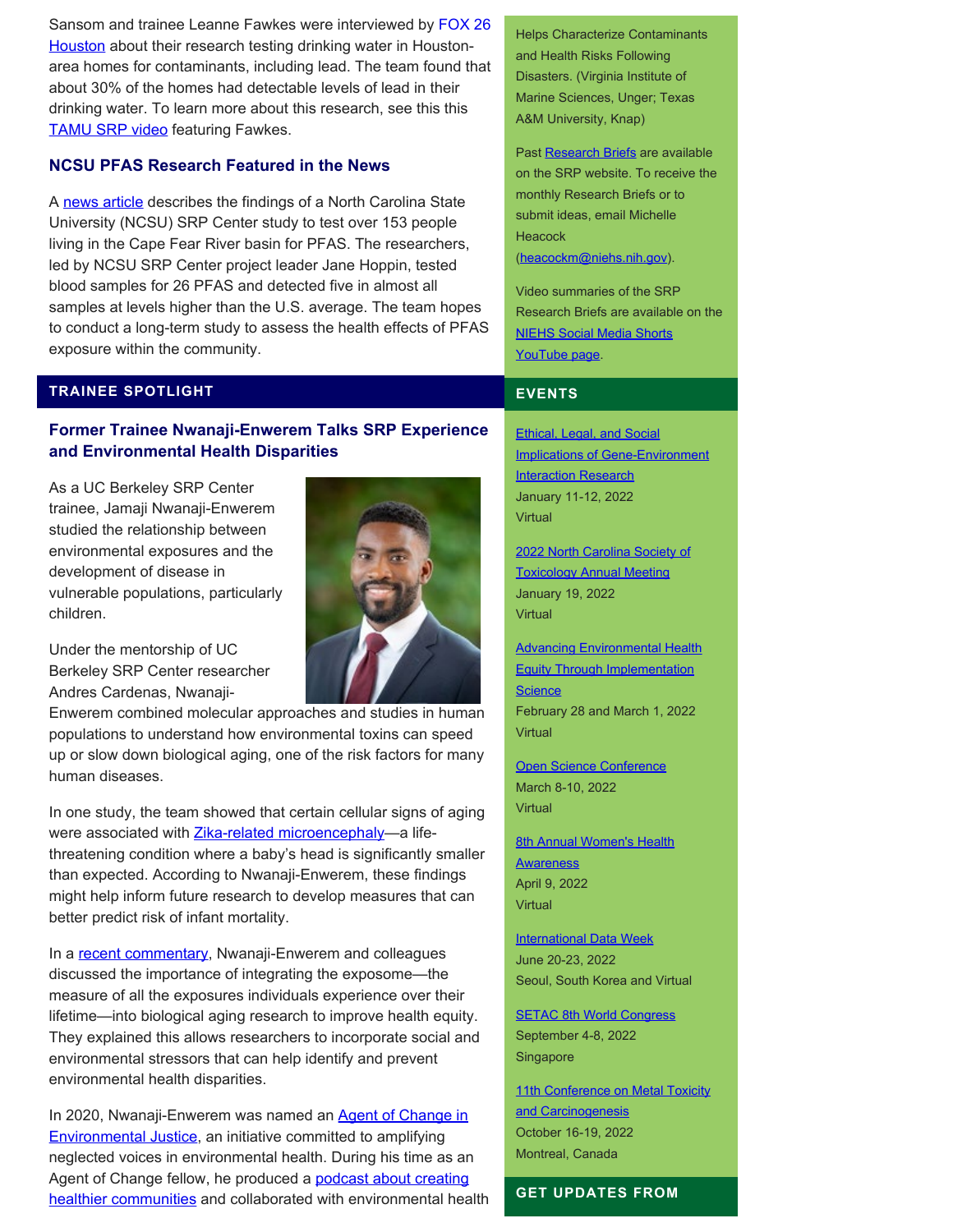professionals with diverse expertise and backgrounds.

He was also named one of the [40 Under 40 Leaders in Health](https://www.nmqf.org/40under40) by the National Minority Quality Forum and was recognized for his leadership and innovative research aimed at improving the health of racial minorities.

Now at Emory University, Nwanaji-Enwerem is an emergency medicine resident doctor at the School of Medicine and an adjunct assistant professor at the School of Public Health.

According to Nwanaji-Enwerem, his daily experiences helping people with health issues is an inspiration for many of his environmental health research projects and community-based efforts, including an *initiative* to help connect, promote, and fund community-level environmental health projects.

In his free time, Nwanaji-Enwerem enjoys spending time with family and friends, exercising, and visiting art exhibits.

# **HOT PUBLICATION**

## **Exposure to Some Workplace Chemicals May Speed Up Epigenetic Aging**

Researchers at the UC Berkeley SRP Center found that regular workplace exposures to benzene and trichloroethylene may [affect](https://pubmed.ncbi.nlm.nih.gov/34560324/) [certain markers of biological aging,](https://pubmed.ncbi.nlm.nih.gov/34560324/) or bodily decline. Unlike chronological age, based on birth date, biological age can speed up or slow down based on epigenetic changes, which are environmental and behavioral factors that affect the way genes work.

Traditionally, studies looking at the effect of chemical exposures on biological aging have focused on telomeres, sections of DNA at the end of chromosomes. The team, which included UC Berkeley SRP Center Director Martyn Smith, wanted to see how regular exposure to chemicals commonly found in factories affect a type of epigenetic change called DNA methylation.

They recruited three groups of willing participants who worked in factories in China that reported the use of benzene, trichloroethylene, and formaldehyde. The team also included control groups, matched by age and sex, from nearby factories who had not been exposed to those chemicals.

After monitoring each group's exposure over the course of three weeks, they analyzed blood samples for certain types of DNA methylation. They compared their findings to five different epigenetic clocks-collections of DNA methylation patterns that are highly accurate at predicting chronological age. Their goal was to find patterns that did not match established clocks, which would indicate that the rate of biological aging was faster or slower than chronological aging.

Compared to controls, the team found that workers exposed to benzene had increased biological aging. Some evidence suggested that certain levels of trichloroethylene had a similar effect. According to the authors, these results indicate that some

#### **OTHER SRP GRANTEES**

To see the latest SRP grantee publications, visit the [SRP Grantee](https://tools.niehs.nih.gov/srp/publications/granteepublications.cfm) [Publications page.](https://tools.niehs.nih.gov/srp/publications/granteepublications.cfm)

Visit the [SRP Materials for Grantees](https://www.niehs.nih.gov/research/supported/centers/srp/resources/index.cfm) [page](https://www.niehs.nih.gov/research/supported/centers/srp/resources/index.cfm) for helpful information, such as SRP administrative supplements information, SRP best practices, guidelines for NIEHS logo use, and the Data Collection Form.

See the **SRP Science Digest** to read more about recent SRP research highlights and activities.

The **SRP Events page** contains information about upcoming meetings, seminars, and webinars.

The SRP website also has [Search](http://tools.niehs.nih.gov/srp/search/index.cfm) [Tools](http://tools.niehs.nih.gov/srp/search/index.cfm) to help you learn more about projects funded by the program.

## **JOIN THE @SRP\_NIEHS KNOWLEDGE NETWORK ON TWITTER!**

NIEHS uses Twitter, a popular social media tool, for information sharing through tweets. Many SRP Centers also have accounts, and it would be great if all participated! Follow us **@SRP\_NIEHS** to instantly hear news about the program, noteworthy publications, events, and job opportunities for trainees.

#### **CONTACT INFORMATION**

Need to get in touch with an NIEHS SRP staff member? Check out our [Contact Staff](https://www.niehs.nih.gov/research/supported/centers/srp/about/contact_us/index.cfm) page.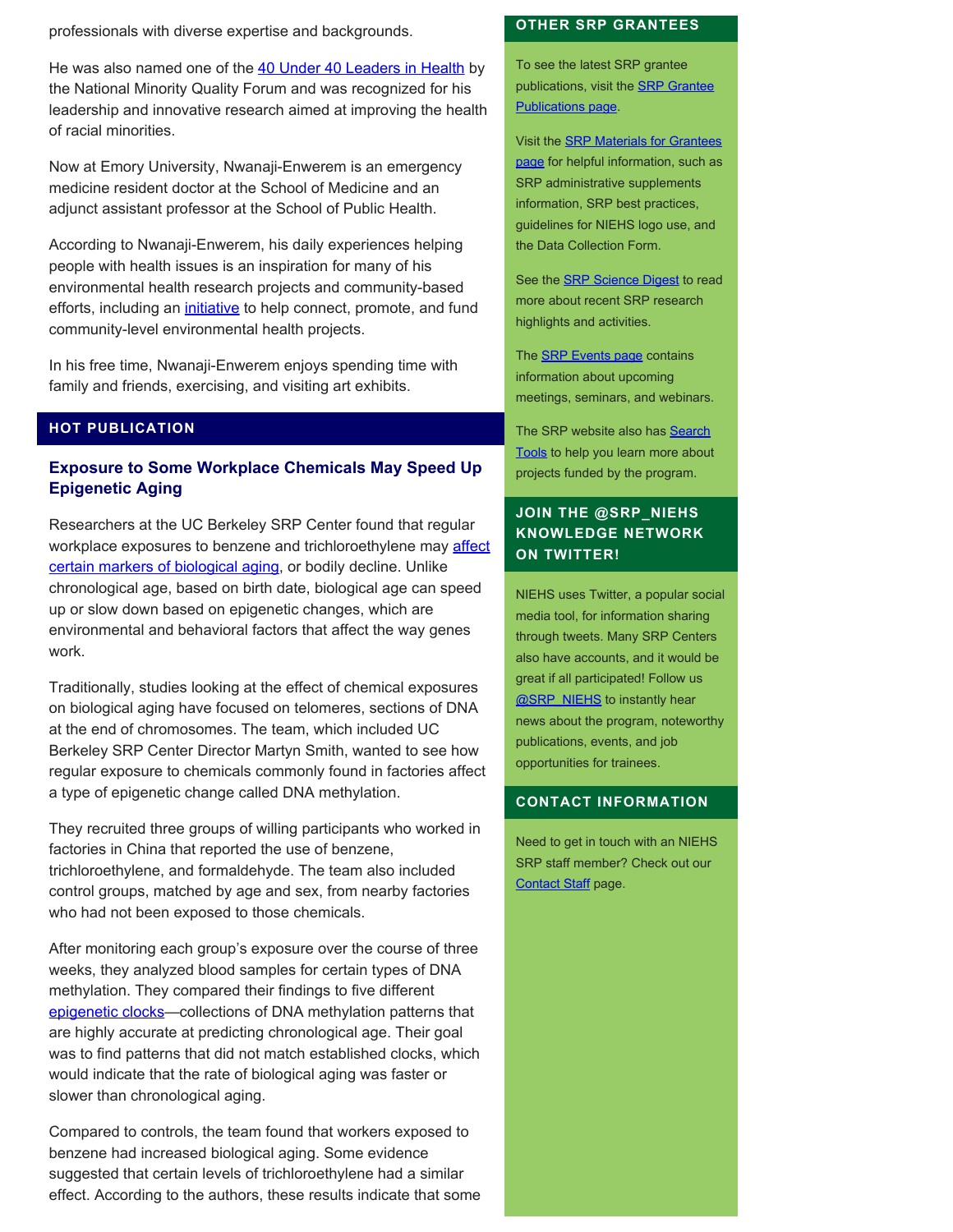chemicals may cause epigenetic changes that accelerate biological aging.

## **AWARD WINNERS**

#### **Baker Named to 2021 Most Influential Scientists List**

[Erin Baker](https://theanalyticalscientist.com/power-list/2021/erin-baker), NCSU SRP Center Exposure Science Core leader, was recognized on The Analytical Scientist's [2021 Top 100](https://theanalyticalscientist.com/power-list/2021) [Power List](https://theanalyticalscientist.com/power-list/2021). The list honors and celebrates the achievements of 100 of the world's most influential analytical scientists of the year.

#### **Grandjean Chosen for Honorary Doctorate**

URI SRP Center project leader Philippe Grandjean is one of four researchers who have been chosen to [receive an honorary](https://nieuws.kuleuven.be/en/content/2021/patronsaintsday-2022-ku-leuven-announces-names-of-new-honorary-doctors) [doctorate](https://nieuws.kuleuven.be/en/content/2021/patronsaintsday-2022-ku-leuven-announces-names-of-new-honorary-doctors) from Katholieke Universiteit Leuven at the university's [Patron Saint's Day celebration](https://www.kuleuven.be/english/about-kuleuven/patron-saints-day/what-is-patron-saints-day) on February 2. The honorary doctorates have been given out by the university since 1954 and are meant to recognize outstanding contributions to science, services to society, or cultural excellence.

## **Harvard SRP Center Trainees Recognized with Leadership and Teaching Honors**

Harvard SRP Center trainee **Holly Rudel** earned a place in the Yale University School of Engineering and Applied Sciences' [Advanced Graduated Leadership Program.](https://seas.yale.edu/graduate-study/advanced-graduate-leadership-program) This highly competitive program provides outstanding doctoral students with experience and training beyond the research lab with a focus on leadership development, internal internships, and professional development. Rudel is mentored by Harvard SRP Center project leader Julie Zimmerman.

Trainee Mona Dai, mentored by Harvard SRP Center project leader Elsie Sunderland, received a [Certificate of Distinction in](https://memcare.sph.harvard.edu/news/mona-dai-receives-harvard-teaching-award) [Teaching Award](https://memcare.sph.harvard.edu/news/mona-dai-receives-harvard-teaching-award) from the Harvard Graduate School of Arts and Sciences and the Office of Undergraduate Education. These awards are given to graduate student teaching assistants who earn at least an overall score of 4.5 out of 5 on their evaluations for the quarter.

#### **Cordero Receives 2021 Arnold J. Capute Award**

Northeastern University SRP Center Co-Director Jose Cordero [received the 2021 Arnold J. Capute Award](https://web.northeastern.edu/protect/protect-co-director-jose-cordero-receives-2021-arnold-j-capute-award/) from the American Academy of Pediatrics (AAP) Council on Children with Disabilities. This award is given out every year in recognition of one AAP fellow whose work notably contributes, through service or advocacy, to the health and well-being of children with disabilities.

### **NCSU Trainee Wins Presentation Award**

NCSU SRP Center trainee Drake Phelps [won first place](https://superfund.ncsu.edu/news/2451/) in the Best Student Platform Presentation category at the Society of Environmental Toxicology and Chemistry North America [Annual](https://scicon4.setac.org/) [Meeting.](https://scicon4.setac.org/) Phelps' [research](https://superfund.ncsu.edu/project-2/) focuses on the mechanisms of PFAS toxicity to the immune system. His presentation was titled, "Comparing the Respiratory Burst In Vivo and In Vitro After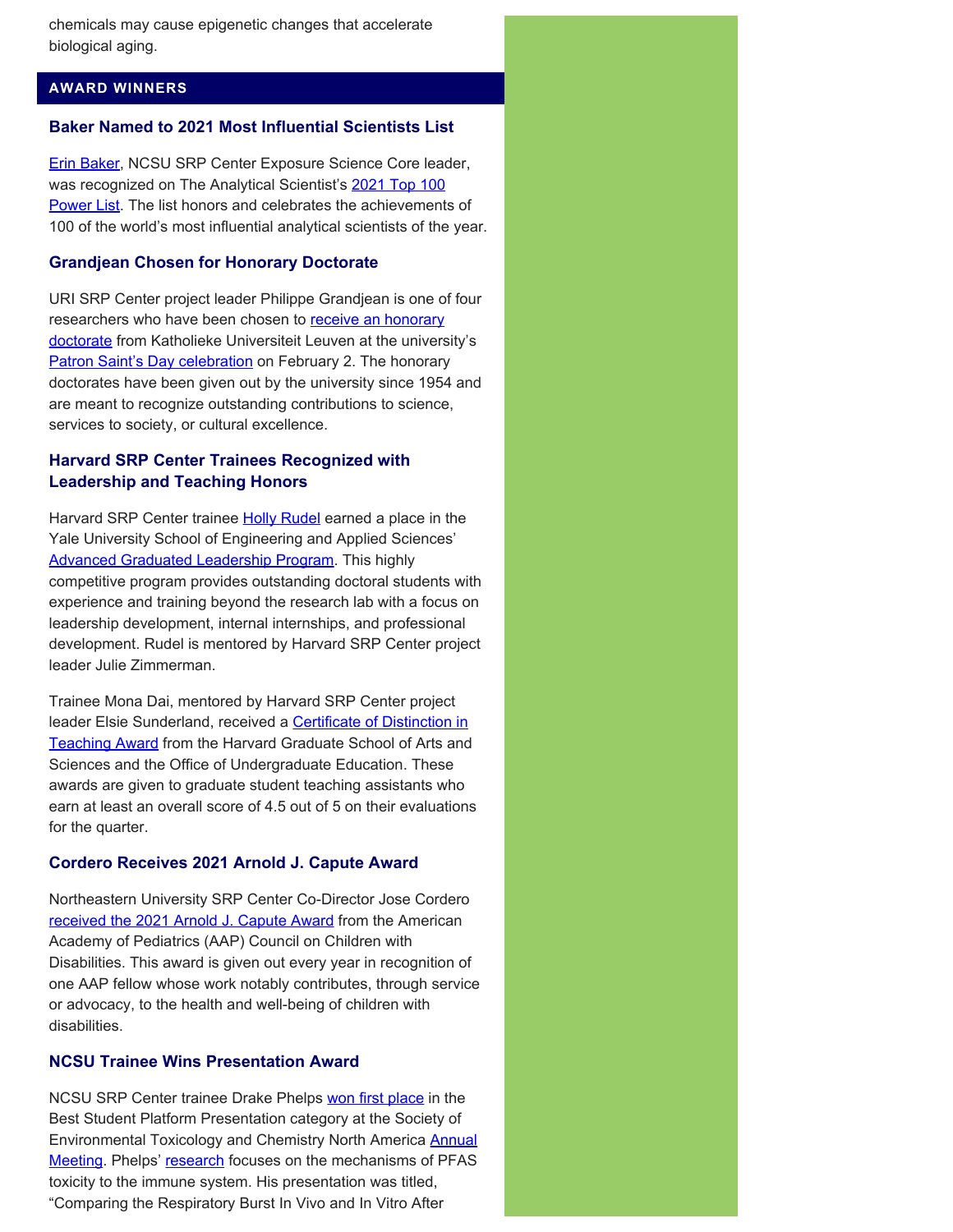#### **WEBINARS AND TRAININGS**

## **Endocrine-Disrupting Chemicals: Hazards and Opportunities Course**

A new virtual course, **[Endocrine-Disrupting Chemicals \(EDCs\):](https://www.mbl.edu/education/courses/echo/)** [Hazards and Opportunities,](https://www.mbl.edu/education/courses/echo/) will be taught at the University of Chicago Marine Biological Laboratory (MBL) **May 25 to June 9**. The course will provide an integrated understanding of fundamental EDC concepts, best tools for studying human health risks posed by EDCs, and emerging strategies for building an EDC-free environment. The application deadline is **January 25**.

### **FUNDING OPPORTUNITIES**

## **Virtual Consortium for Translational/Transdisciplinary Environmental Research**

NIEHS reissued a **Funding Opportunity Announcement** for the Virtual Consortium for Translational/Transdisciplinary Environmental Research (ViCTER). The ViCTER program fosters and promotes early-stage transdisciplinary collaborations and translational research among fundamental, clinical, and population-based researchers in the environmental health field. Applications are due **February 1**. For more information about the program, please see the **VICTER webpage** or contact Heather Henry [\(henryh@niehs.nih.gov](mailto:henryh@niehs.nih.gov)).

## **The Role of Work in Health Disparities in the U.S. (R01 Clinical Trials Optional)**

This NIH **funding opportunity**, supports innovative populationbased research on connections between the workplace and worker health. Studies must examine [NIH-designated U.S. health](https://www.nimhd.nih.gov/about/overview/) [disparities populations.](https://www.nimhd.nih.gov/about/overview/) The Institute also encourages community engaged research approaches that support environmental justice for affected populations. Applications are due **February 5.**

#### **Crushing Pollution Video Challenge**

The U.S. Environmental Protection Agency (EPA)'s [Crushing](https://www.epa.gov/toxics-release-inventory-tri-program/companies-crushing-pollution-video-challenge) **[Pollution Video Challenge](https://www.epa.gov/toxics-release-inventory-tri-program/companies-crushing-pollution-video-challenge)** invites students and others, such as people who live near industrial facilities, to create videos illustrating how U.S. businesses are reducing toxic chemical releases and having a positive impact on the environment and communities. The competition invites participants to use the EPA's [Toxic Release Inventory P2 Search Tool](https://enviro.epa.gov/facts/tri/p2.html) to identify a facility that has reported innovative pollution prevention strategies and make a video illustrating those techniques. Submissions are due **March 1.**

## **Environmental Literacy Program: Increasing Community Resilience to Extreme Weather and Climate Change**

The National Oceanic and Atmospheric Administration announced a **funding opportunity** for projects that improve environmental literacy and empower communities to improve their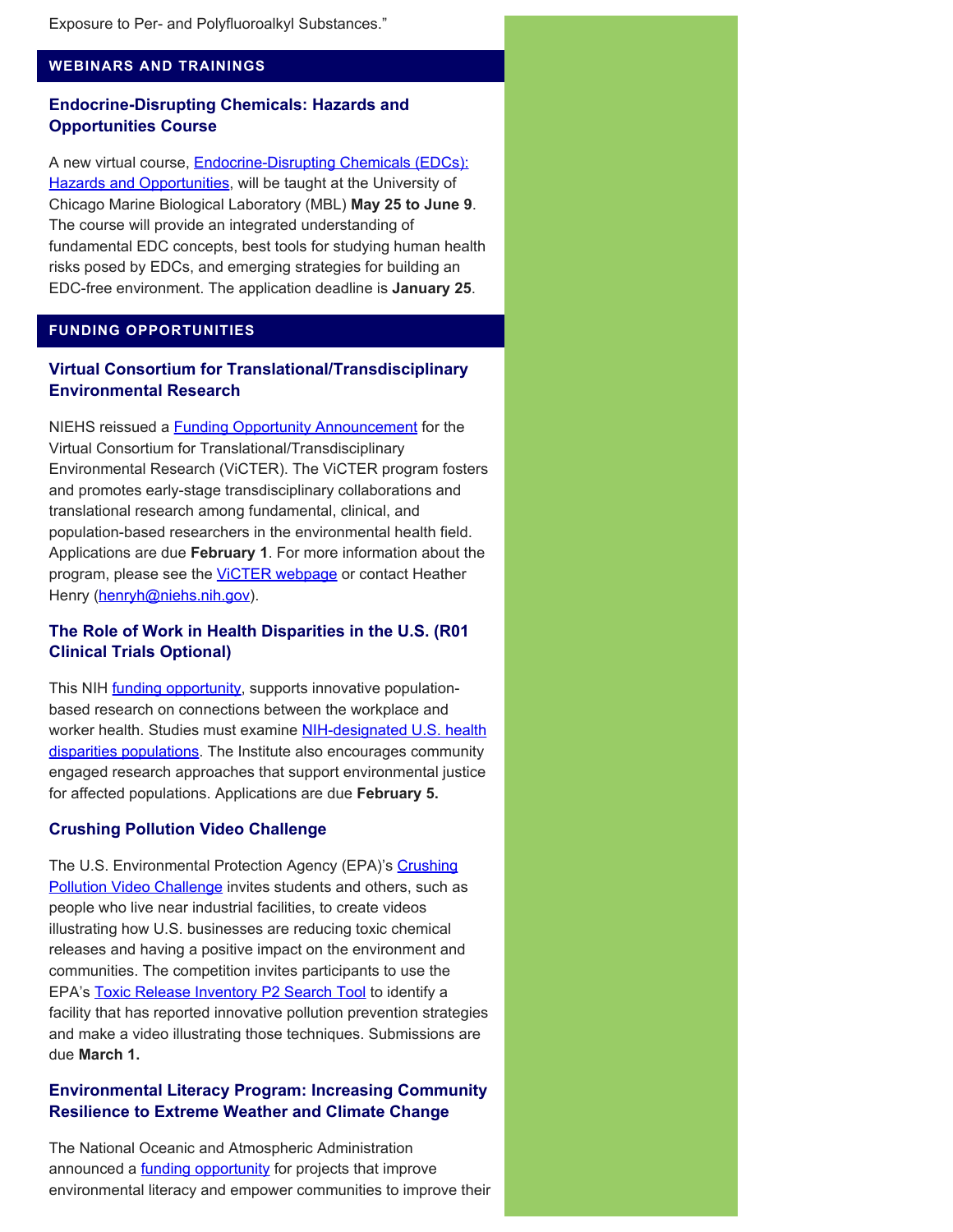resilience to extreme weather and climate change. Projects should demonstrate how they will engage children, youth, or adults to build these capabilities during the award period. Applications are due **March 17.**

#### **Environmental Justice Video Challenge for Students**

The EPA and partners launched a *video challenge* for students to enhance communities' capacity to address environmental and public health inequities. The challenge is structured in two separate phases:

- Phase 1: The goal is for students to create a video demonstrating innovative approaches to identifying and characterizing environmental justice issues in a select community using [publicly available data and tools](https://www.epa.gov/innovation/ej-video-challenge-students-tools-and-data-resources). Students are strongly encouraged to work in teams and collaborate with community organizations. Submissions are due **April 1.**
- Phase 2: Students will develop a video to display how they worked with community-based organizations to identify strategies and opportunities to address environmental justice issues. A due date and details on the specific requirements for this phase are forthcoming.

#### **DATA SCIENCE AND DATA SHARING**

#### **UNC SRP Construct Well Water Database**

University of North Carolina at Chapel Hill (UNC) SRP Center researchers constructed the NCWELL database, a comprehensive database of 117,960 geocoded well water tests for 28 metals over 20 years in North Carolina. In a [recent study](https://pubmed.ncbi.nlm.nih.gov/34767890/), the team analyzed the database to identify areas of concern for toxic metal contamination and found two at-risk clusters of counties with high levels of arsenic and lead.

#### **Iowa SRP Shares PCBs Dataset**

Researchers at the University of Iowa SRP Center released a [dataset describing the biodegradation of polychlorinated](https://pubmed.ncbi.nlm.nih.gov/33604434/) [biphenyls](https://pubmed.ncbi.nlm.nih.gov/33604434/) (PCBs) by bacteria in contaminated sediments over time. The team used this dataset to *understand the process* by which microorganisms can selectively degrade individual PCB compounds over time.

## **NC ENVIROSCAN**

The UNC SRP Center launched the [NC ENVIROSCAN](https://enviroscan.org/), a mapping tool that allows users to visualize trends across environmental contaminants, sociodemographic information, environmental justice indicators, and health outcomes throughout North Carolina.

## **NIH Data Science and Reuse Seminar Series**

The NIH Office of Data Science Strategy hosts a seminar series on the second Friday of each month at noon ET to highlight exemplars of data sharing and reuse. The monthly series highlights researchers who have found clever ways to reuse or generate new findings from existing data. The next webinar will